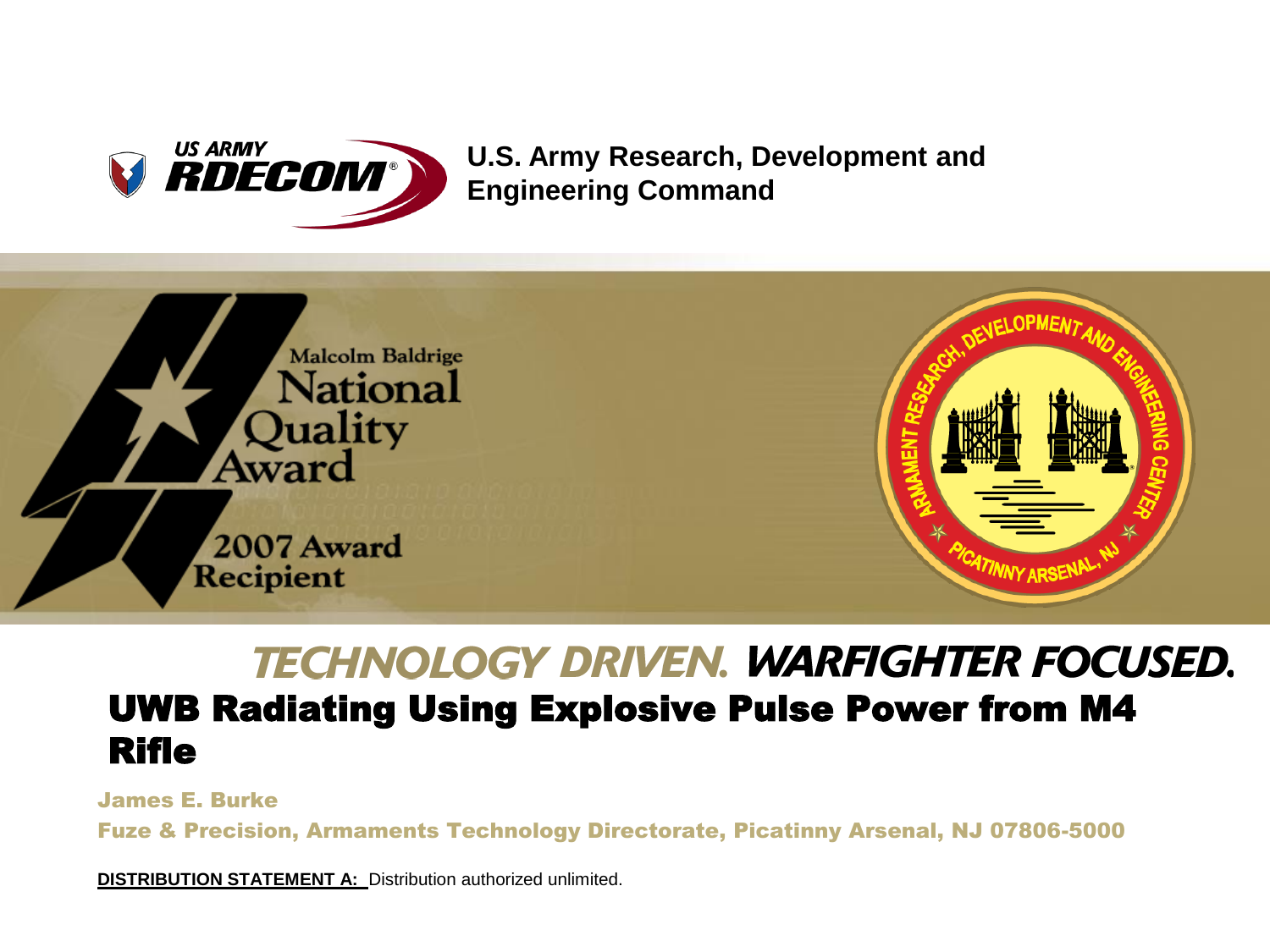

Agenda



- Objective
- Background
- System Components
- Future Work



**UNCLASSIFIED// DISTRIBUTION STATEMENT A**<br> **TECHNOLOGY DRIVEN. WARFIGHTER FOCUSED.**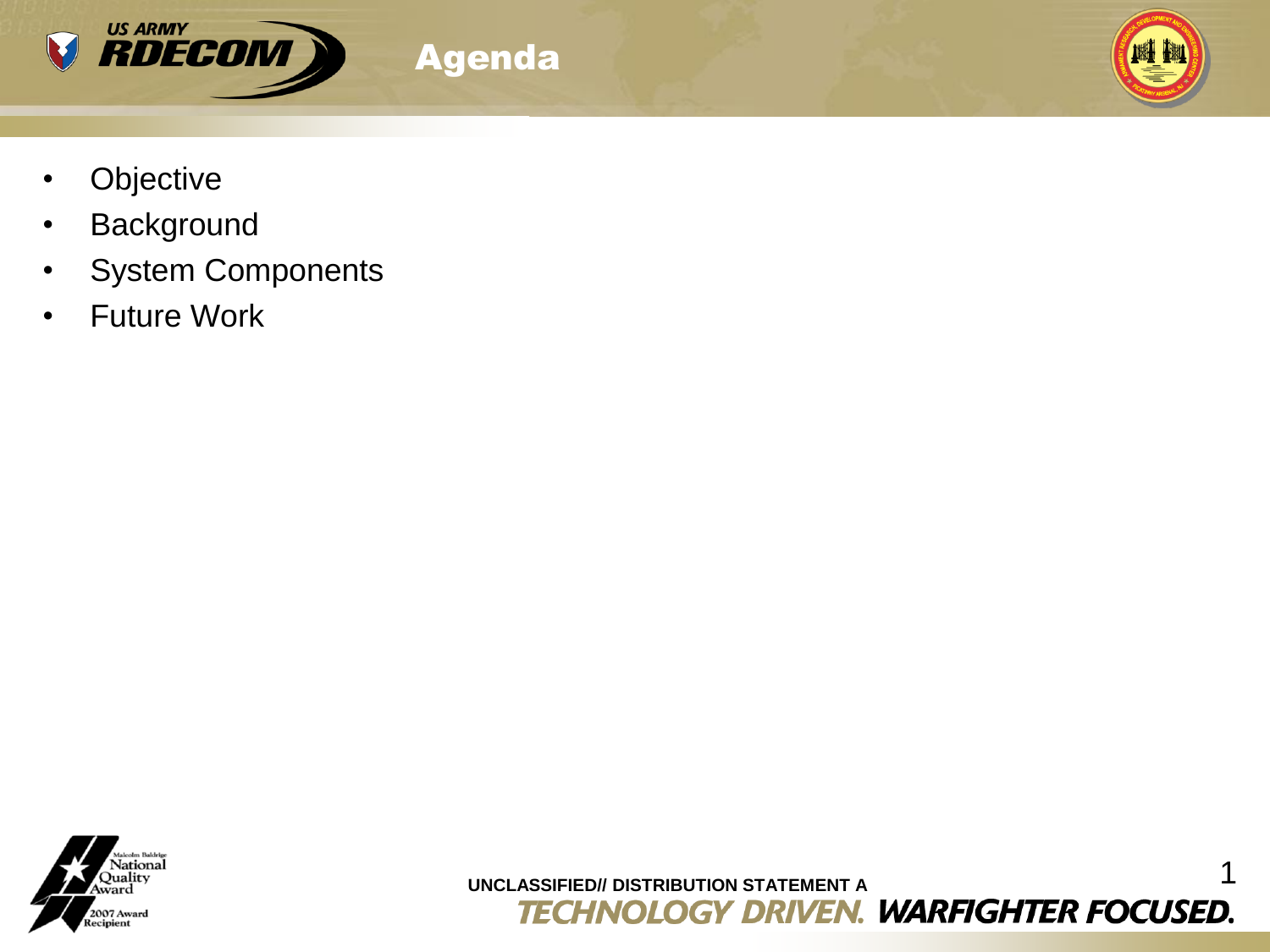

- To develop a portable directed energy system or weapon
- Utilize M4 rifle and blank ammunition to increase explosive pulse power output
- Determine maximum standoff distances that UWB (Ultra wideband) pulse affects electronic devices under test
- Determine far field EMP (electromagnetic pulse) beam width and elevation



**UNCLASSIFIED// DISTRIBUTION STATEMENT A** 2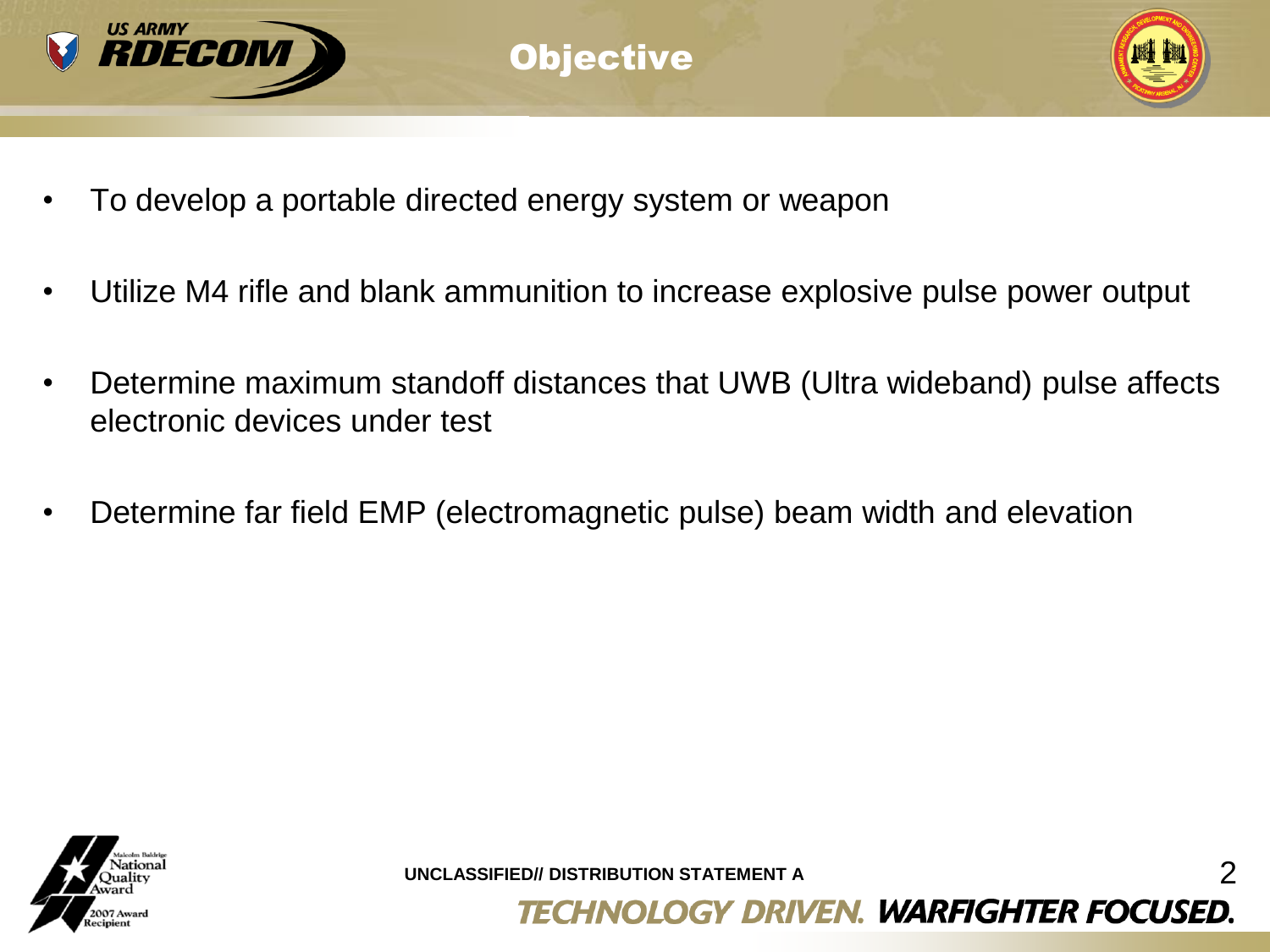

07 Award

#### **Background**



• Most directed energy systems or weapons need to be towed







- Directed energy defeats electronic threats by high magnitude of coherent EMP or lower magnitude high rep rate coherent EMP.
- Bipolar RF (radio frequency) pulses and Gaussian pulses are commonly used in directed energy systems. This project is using Gaussian pulses.

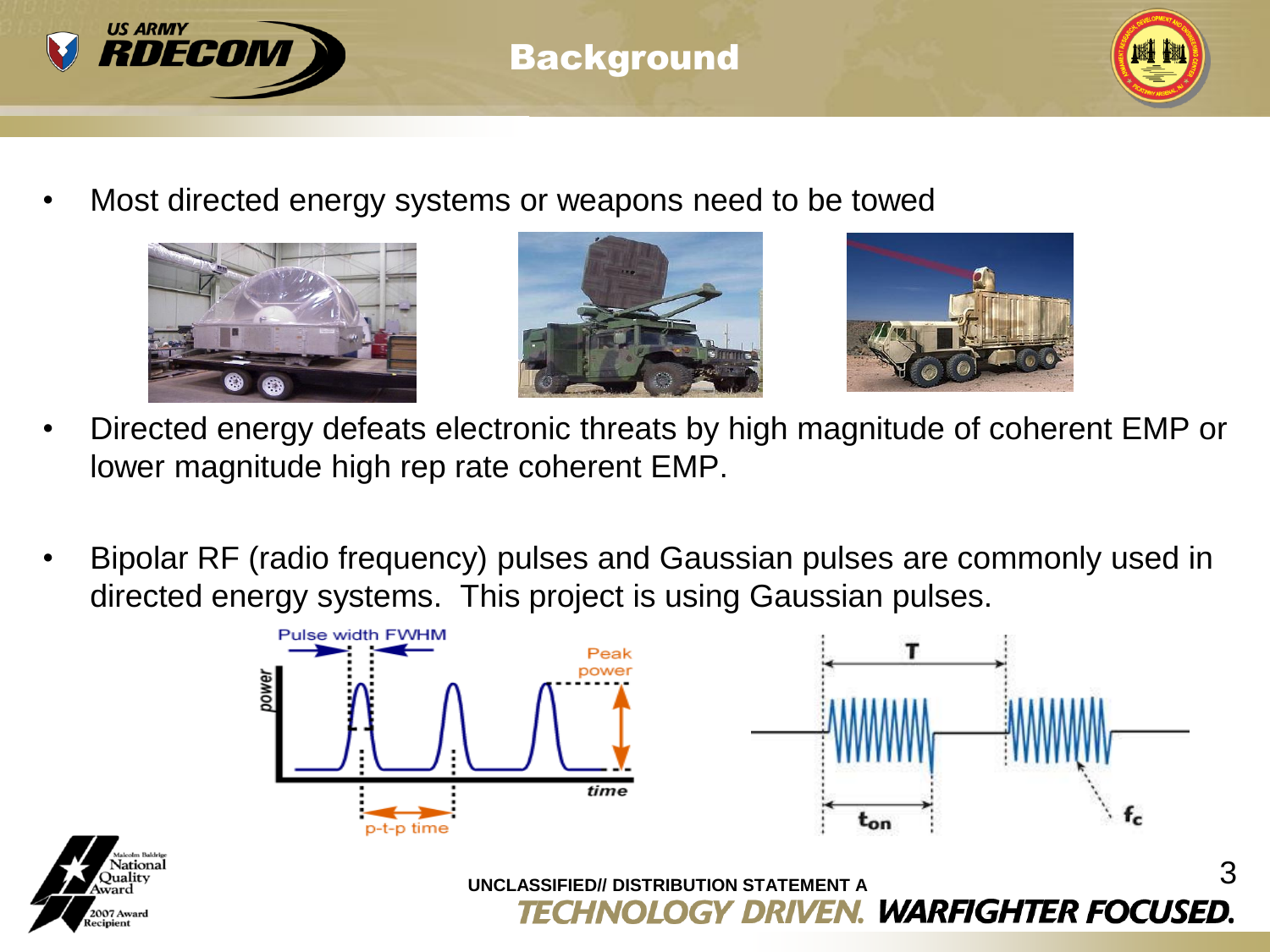

### System Components









# UNCLASSIFIED// DISTRIBUTION STATEMENT A<br> **TECHNOLOGY DRIVEN. WARFIGHTER FOCUSED.**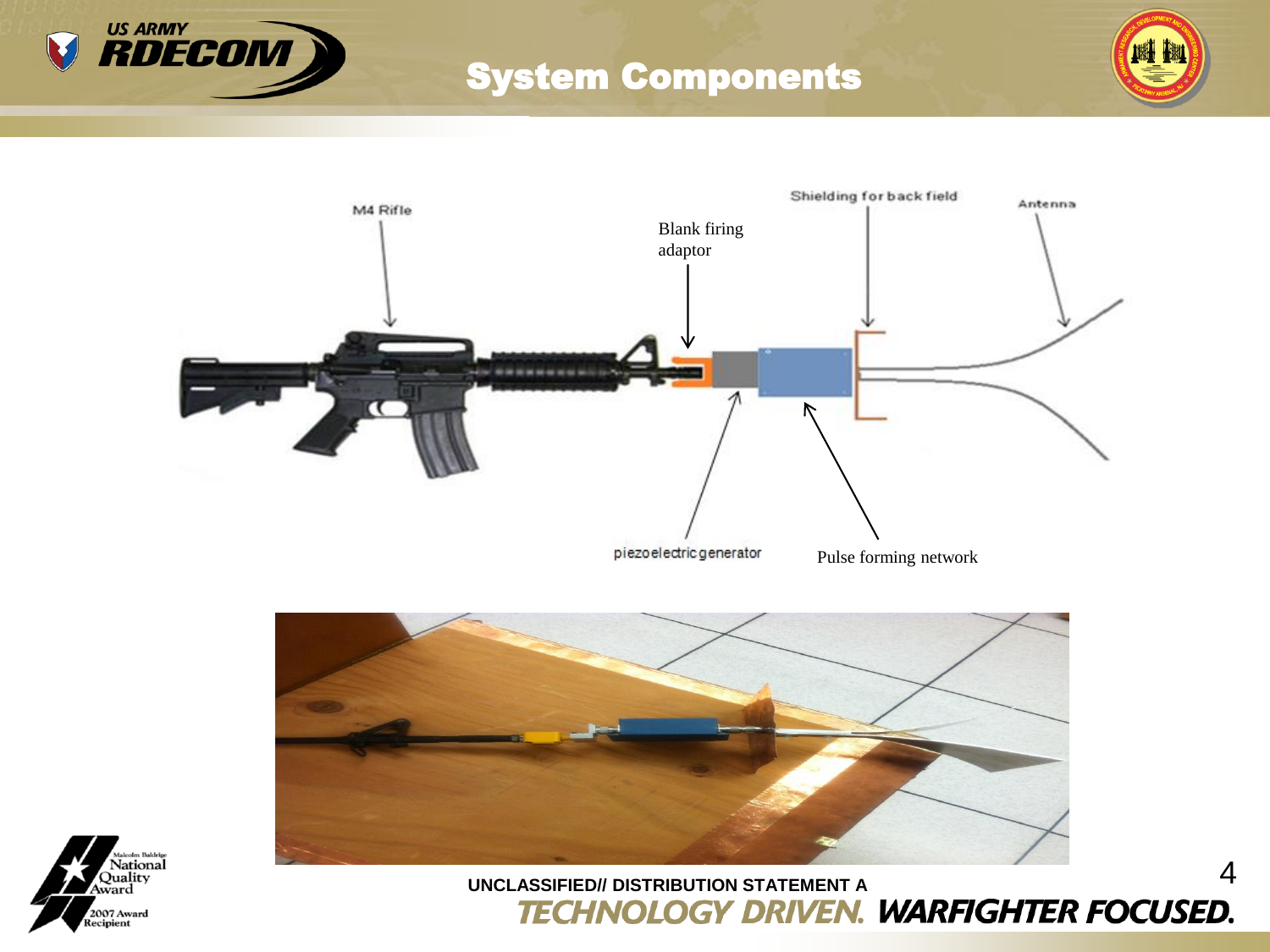



- Blank Rounds used to exert force onto a linear piezoelectric generator or PEG
- Working with Noliac to fabricate custom PEG

v

• Calculated results using Noliac solid and stacked PEG on DTIC (Defense Technical Information Center)

$$
W_{e} = \frac{1}{2}k_{33}^{2} s_{33}^{2} P^{2}
$$
  

$$
C = \frac{\varepsilon_{r} \varepsilon_{0} An}{t}
$$
  

$$
U = \sqrt{\frac{2W_{e}}{C}}
$$

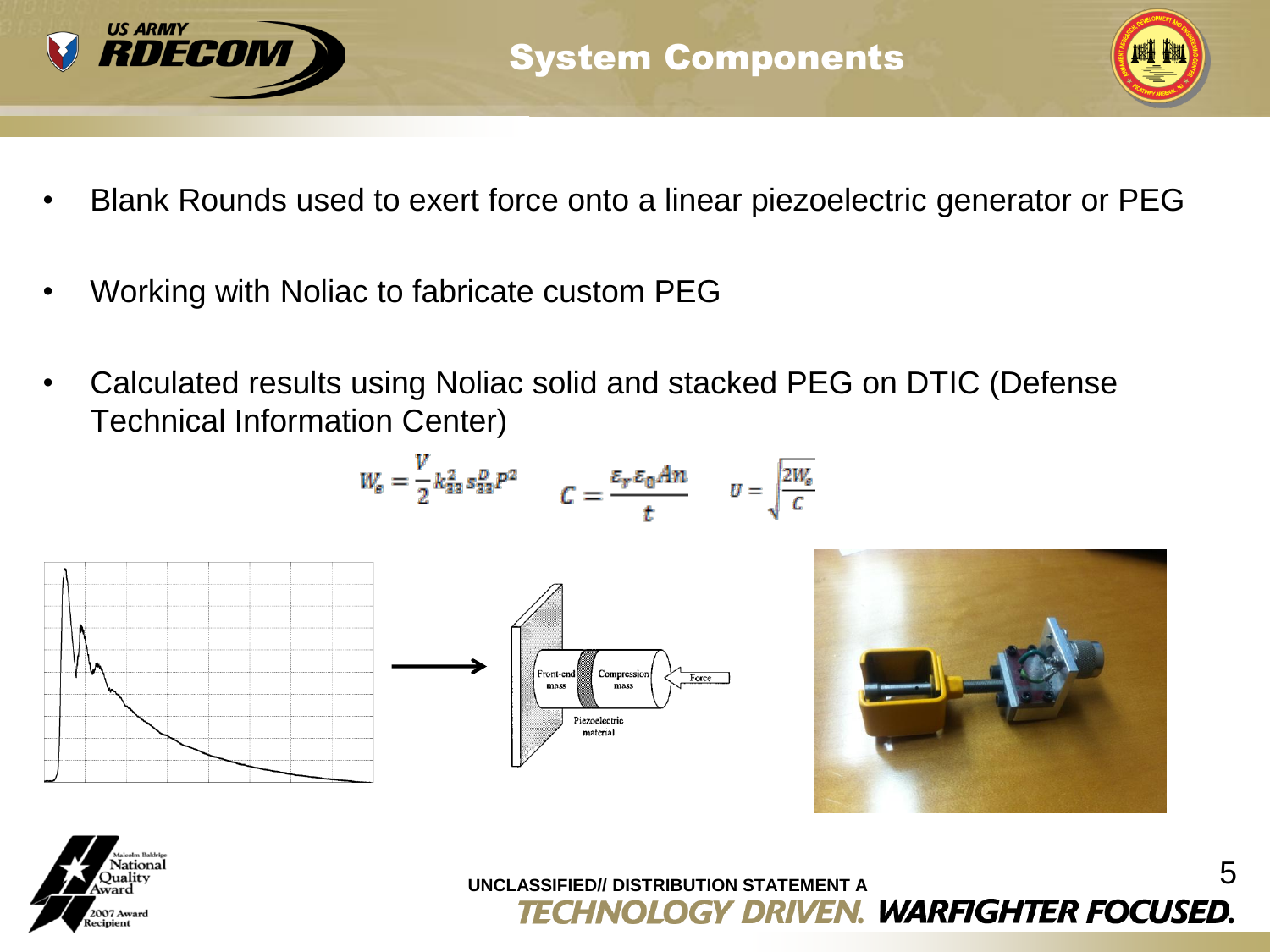



- Adding a spark gap to the output of the PEG as the pulse forming network.
- Spark gap will increase the rise time to sub-nanoseconds.
- TEM (transverse electromagnetic) horn antenna is used as the radiator for the EMP
- The back copper plate is for attenuation of back fields
- Transient calculations are used to determine the far field strength of the EMP

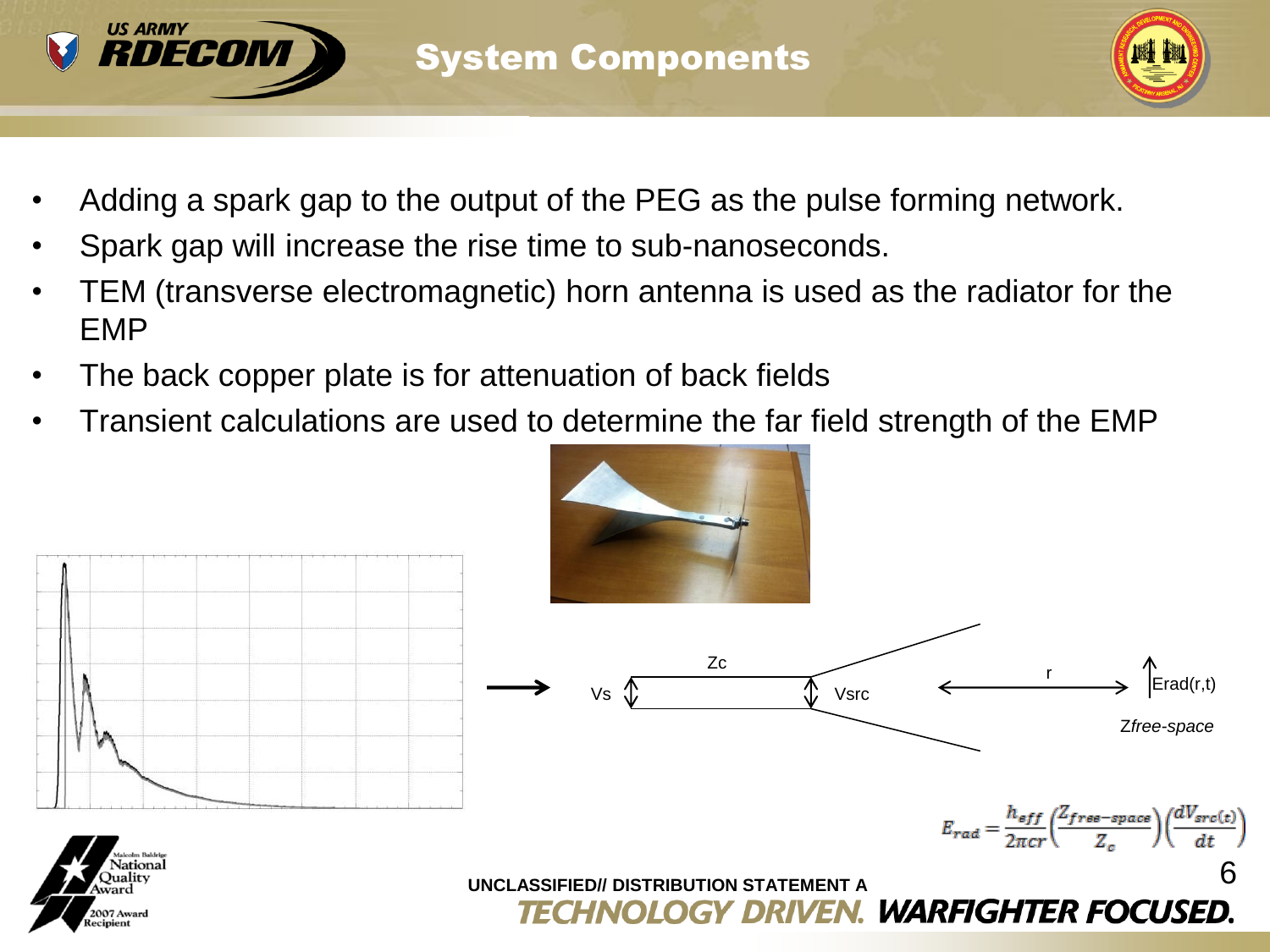

ational **)**ualitv

2007 Award cipient



- Two TEM horn will be used for field testing
- Electronics device in far field to determine disruption level to electronic threat.